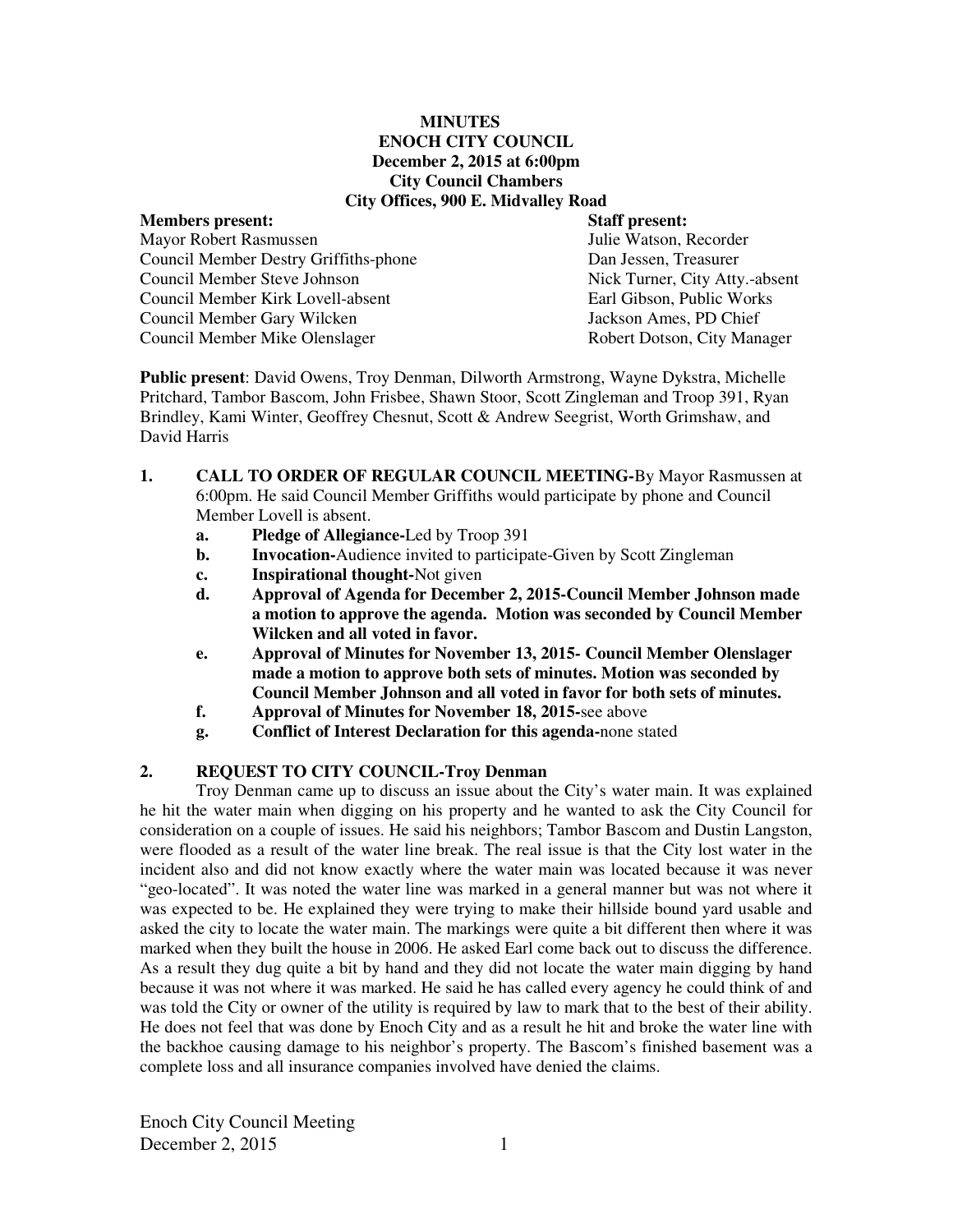The next step would be a lawsuit which he would not like to do he said. He thinks Enoch would be found negligent in not marking that water line correctly. Also the City would be made to pay for court costs. He said he wanted to start the conversation now that all claims have been denied and this is the last option. Mayor Rasmussen asked the City Council what they thought. Council Member Wilcken said the conversation is noted adding he read the letter from our insurance company that does not agree that the City is liable. We need to talk to others for more information. Mr. Denman reiterated he believes the City is liable and should consider paying for damages to the homeowners. It was noted by Mr. Bascom that he does not have an estimate of his losses. City Manager Dotson said he has talked to the Langston's and they lost some carpeting but did not have as much damage as the Bascoms.

City Manager Dotson said we could go on and on but this might turn out to be a "he said, she said" thing. We did mark the line numerous times and located it on the south side of his property and there are pictures. We are not prepared for a discussion tonight and it could be a long discussion however it needs resolved ASAP**.** There was more discussion of how the marking took place. City Manager Dotson thinks ultimately we would get the same conclusions as the insurance company did in their findings. They have all the history and the Blue Stakes logs. Our insurance has been in contact with all parties and all insurance companied involved declined responsibility. We were not found negligent. Governmental immunity means we did not do it purposefully. We marked it in good faith however there are a lot of factors involved. After more discussion it was decided this would be discussed again on the next agenda when all of the information and data would be available. It was noted estimates of costs for repairs and replacements would be needed from the injured parties.

#### **3. REVIEW 2014-2015 AUDIT-Dan Jessen**

Dan passed out the audit saying it has been submitted to the State Auditor and is approved. He gave the highlights of the audit saying it is available online at the State Auditors website. He said the bottom line is assets exceeded liabilities. He gave many details noting this audit included the one-time million dollar grant for the NRCS project that added extra accounting procedures. Unassigned fund balance is \$211,648 or 14% of the general fund expenditures. We refer to that as "savings" or unencumbered funds that are not assigned to any specific projects. The State mandates between 5% and 25% in savings and that jumped from 9% last year. He noted another one-time income item of \$50,000 from the sale of the easement. We are treading water and are only looking slightly better than last year. Dan gave more details about the enterprise funds and how standard accounting practices work in regard to those businesses. He noted sales tax and building permits and were up as forecast. He explained the new requirement to show pension liabilities saying this makes government report the real story noting that many municipalities throughout the country had serious pension liabilities that contributed to nearly crashing the economy a few years ago. In Utah we have a very healthy system compared to most states. He explained how bonds and other debts are shown in the accounting process.

Council Member Wilcken said it appears the trend is up and we are growing a bit with new building. Dan confirmed that it is up however we are just covering our costs. We are not saving for any other capital projects except the animal shelter. We have a buffer in our borrowing ability if we needed it for a general obligation bond. He gave details about the City's long term debt and when it would be retired noting that when some debt ends we pay more on the other debt. We have paid one sewer bond off early. General expenditures dropped and that was due to efforts to cut the budget like the library and salary reallocation to make it reflect a truer picture. Highways and streets dropped however we will spend more this year due to Half Mile Road which will show in the 2015-16 budget adjustments. Sewer fees went down as a direct result of starting the drainage company by taking \$2 from the sewer utility fee. He explained some details about depreciation and the adjustments to that item. The sewer enterprise fund lost due to a large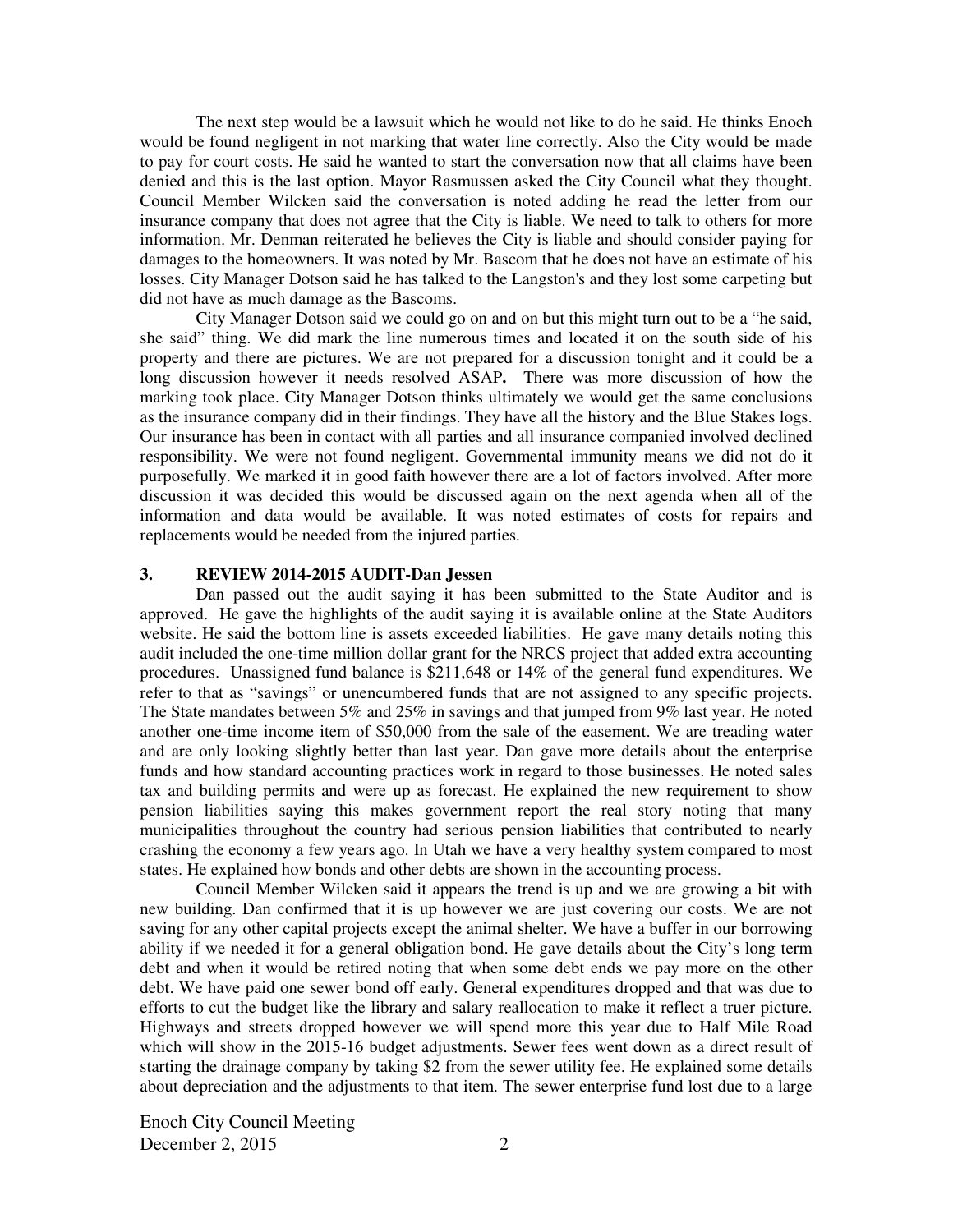payout for a flooded basement. The new well was capitalized and does not show in the operating income. We drew down the sewer company and we lost money this year but it had money in the savings. Had we not had that savings we would see the sewer company at about break even status. The sewer expenses on Half Mile Road were one-time expenses this year. He read the auditor's opinion where they stated the audit went smoothly and the extensive record keeping on the federal project paid off in a clean audit. We are in compliance with all State requirements and there were no findings of any issues. Mayor Rasmussen and the City Council thanked Dan for his diligent work. Council Member Wilcken added Dan is always open and available for questions and he is very helpful. City Manager Dotson said there is a link on the website to the State Auditor's website.

#### **4. REVIEW REVISIONS TO 2015-2016 BUDGET-Dan Jessen**

Dan hit the high points of the changes and adjustments needed before the 2015-2016 budget is closed after the public hearing at the next meeting. He said the overall impact of the changes to the general fund was to the positive side by \$1,850. He told of the changes as follows:

- Building permit revenue will go over what was budgeted
- Cemetery lot sales have already gone over what was budgeted
- The law enforcement safety grant was lowered because our JAG grant will be less and spending for that will also not take place.
- Pass through amount of the forestry grant is noted.
- Lease with YESCO years ago is being shown but has no impact on budget. The auditors asked about it and they said we should put it in the budget as revenue and expense going out. We made a trade with them and they don't make a payment as they gave property for the Rec Complex in lieu of payment for billboards.
- Miscellaneous revenue increased by \$7000
- \$6,500 from the UDOT grant to pave the east side of SR130 when Family Dollar built is noted in budget.
- Adjusted for an insurance check to repair a PD car for new motor and PD repair and maintenance line item went down by the same amount.
- Class C road funds shows a reserve we have saved up and it still has to be paid out on Half Mile Road. The City Council appropriated those funds out of the reserve and into the general fund. It was brought to our attention that we still have one bill to come in to us for the oiling of the roads. He added \$30,000 to cover that.
- Salaries show an increase due to" in lieu of" benefits and benefits go down.
- Adjusted benefits and insurance due to an employee opting out of insurance and taking the 60% of benefits instead. Salaries appear to have increased but did not due to this "in lieu of" change.

Dan explained in the PD he has found that when we get to end of year the budget is super tight and starts to outpace what was budgeted in salaries and wages. Now that he does payroll he has figured out why that happens. There is an aspect of the PD pay that is consistent with labor laws. They don't get holidays off no matter what. They work 40 hours but they get paid an additional 8 hours of straight time for that day. To make it fair they get paid for 48 hours when there was a holiday in a week. This anomaly was not captured in the budget and he is fixing this error so there is about a \$6000 swing. To keep it consistent and fair that is the way this is done. Essentially when he put the budget together he did not understand that or account for it.

Enoch City Council Meeting Dan went on to explain when unexpended money is in a line item we have to adjust it so it balances. The changes are presented here and we move the money in a public meeting so

December 2,  $2015$  3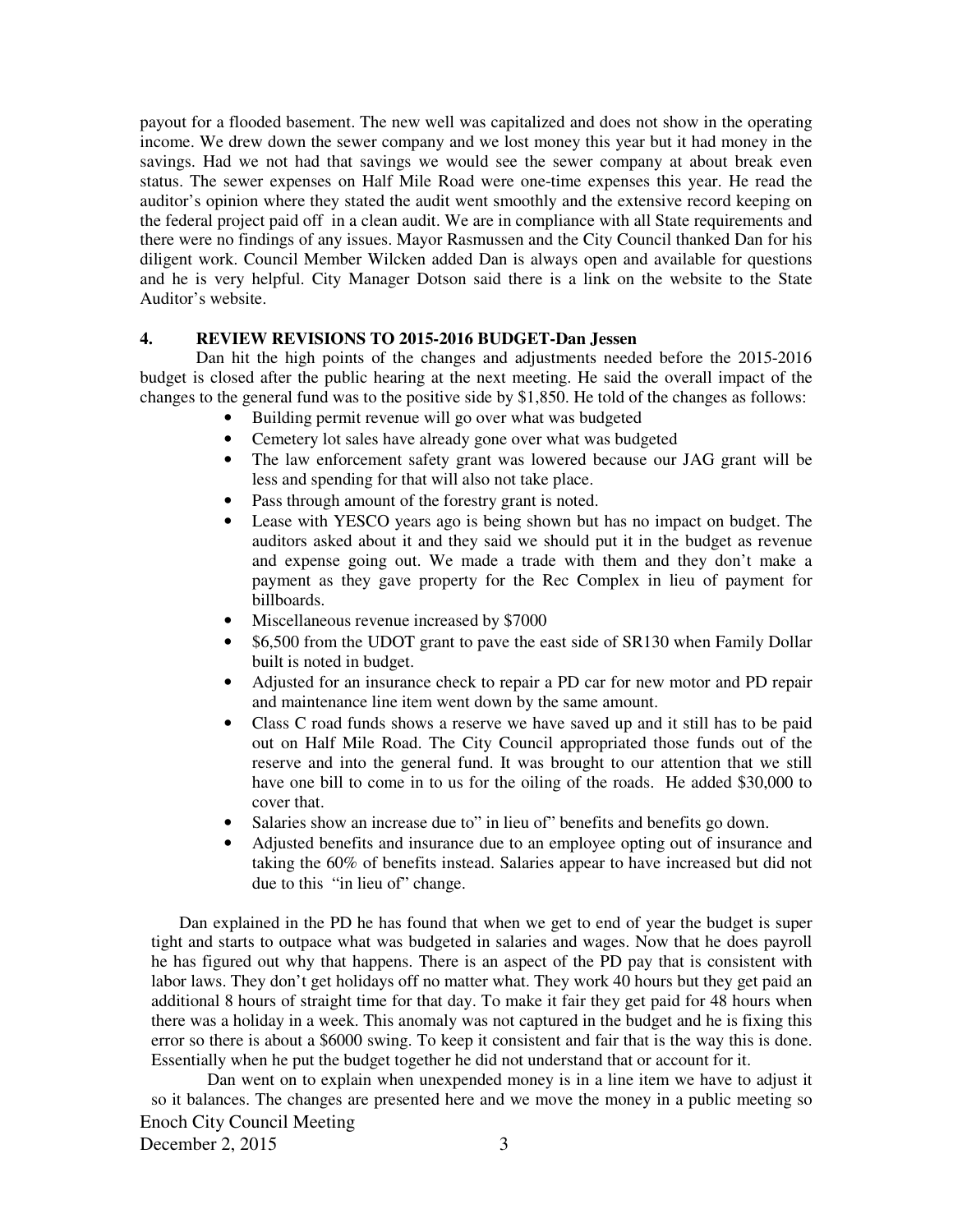our budget is transparent. It is always the best policy to show things as they are actually done so we see a story of what is happening and see the trends. Then we know why we went over and we make provisions for it. Some things are reflected as -0- and we keep them in the budget because those items may come back in a future budget. At year end expenses cannot be over budget so we open the budget and make needed adjustments twice a year. He brings these things up in City Council meeting so they are aware of how this works. If funds are not spent for one reason or another it goes back into the general fund and goes into the next budget process. They can't save up money by not spending it. One example is the fuel budget. In the process it goes back to the general fund with the exception of reserved funds that are assigned. Dan explained the one item that is handled differently is donations to animal control. People want their donations used specifically for the animals so he keeps a ledger and those are animal control's funds and are not for anything else. Chris Johnson can save that money for when it is necessary to be spent and it rolls into the next year if not spent.

Dan recapped saying revenues are out pacing our expenditures. The net effect of these changes is that we are not appropriating more money. Council Member Johnson questioned the Fun Run and that it was canceled but still shows. Dan explained it was canceled at the last minute and afterwards we refunded all of the fees collected so it carried over from one year to the next. What is shown in the budget is for the upcoming Fun Run in 2016. We did not spend and money for the run in 2015. He pointed out some enterprise fund items that were not big changes. The land purchase for the drainage pond area was moved into the budget and spent. He explained it impacted the sewer company by \$200,000 and the other change happened in the storm drain company who was also impacted by the purchase. We budgeted under capital outlay to spend this money buying land for a drainage pond and he is changing that number to reflect the purchase. We need to discuss what this is doing with the storm drainage enterprise fund. This is building capital however currently there are no wages or anything in that fund. That gives us the ability to do something with that land we are buying with that money. We need to have a plan such as to excavate, build a fence etc. This sets it up to receive and spend on the capital outlay. That way we are budgeting for it rather than reopening the budget to make adjustments. Right now we don't know what that will take to pay employees. As they are actively engaged in storm drainage work some wages can be reallocated. This gives us the ability to spend the funds. The refuse company change is that the depreciation is going up because we bought more trash cans this year. Now that figure is correct for this year's budget. Dan said those are the major changes and we will hold a public hearing at the next meeting and present a resolution to approve the amended budget. Mayor Rasmussen confirmed that this is online and available for review by the public before the public hearing. He thanked Dan for the hard work.

### **5. SET PUBLIC HEARING FOR THE CHEEK ANNEXATION FOR DEC. 16, 2015 Council Member Johnson made a motion to set a public hearing for the Cheek annexation on December 16, 2015. The motion was seconded by Council Member Wilcken and all voted in favor.**

#### **6. DISCUSS CAPITAL IMPROVEMENT ONE-YEAR AND FIVE-YEAR LISTS**

City Manager Dotson said we go through this process each year in order to be able to apply for CDBG and CIB funding for grants and loans for projects. They require a prioritized list from us as part of their process even though this does not obligate us to apply for funds. He explained the list and how it is prioritized as high, medium and low. The one-year plan has the new well as a high priority and we will apply in January for funds to complete the well. The animal shelter is a medium #2 on the list. We put dollar estimates based on some costs we know about. We have saved \$10,000 each year for the new shelter and we have \$109,000 saved in the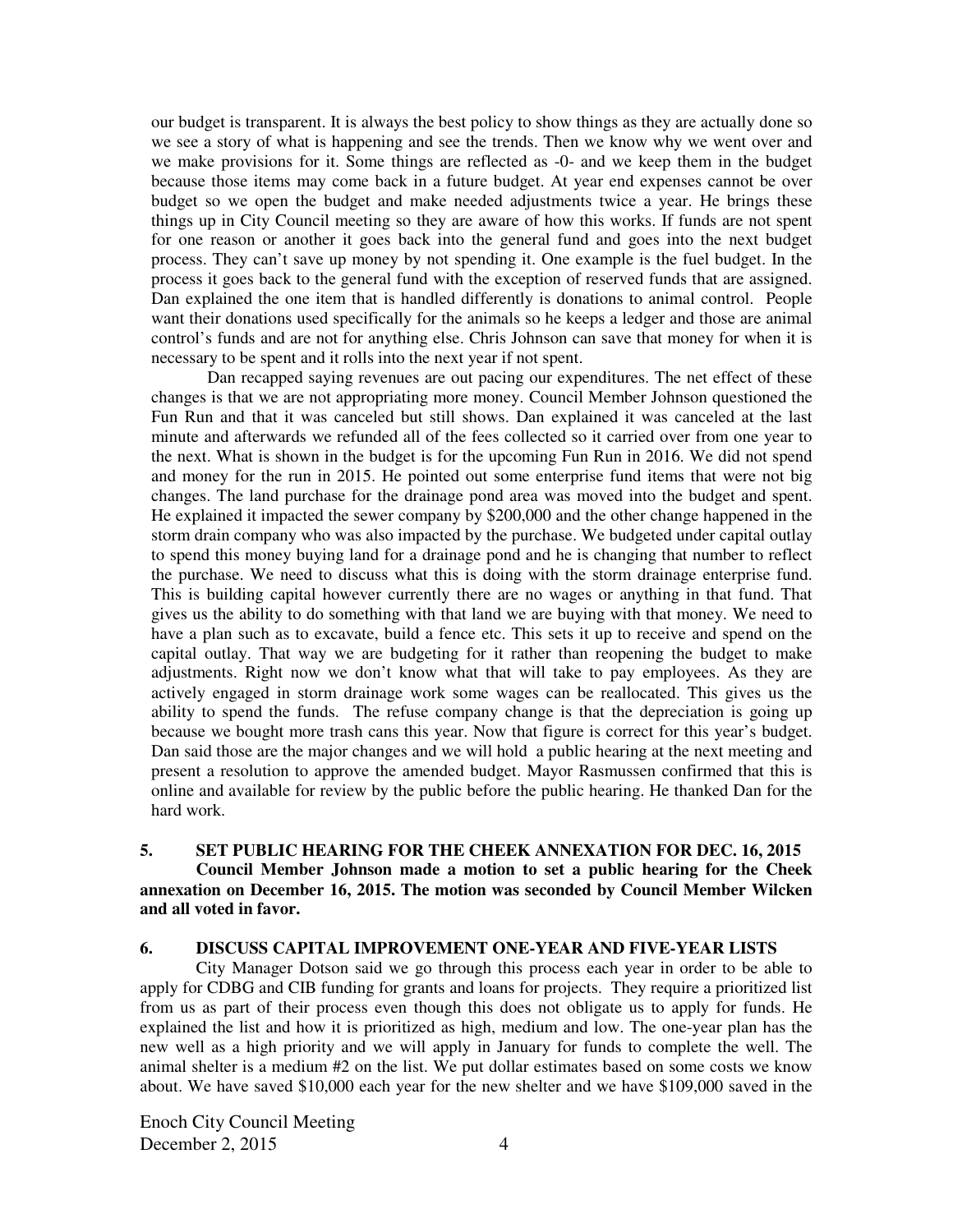capital budget for that. At some point we will ask for a grant for part of the cost. He reviewed the 2-5 year list which is about the same as before except for prioritizing. We may do more NRCS projects if money becomes available from them so that was added to the list. City Manager Dotson noted he met with people today from rural transportation to discuss plans and there is some funding that may be available through them. We have talked about the drainage plan and will apply for grant money for that. We may update our Capital Facilities Plan to make a more realistic drainage plan and transportation plan that could be funded from some other sources. Council Member Wilcken clarified in the resolution it states this is a step in the process and we may not apply for funding although we have to do this process in order to be able to apply.

### **7. RESOLUTION NO. 2015-12-02 A RESOLUTION TO APPROVE THE ONE-YEAR AND FIVE-YEAR CAPITAL IMPROVEMENT LISTS**

**Council Member Wilcken made a motion to approve Resolution No. 2015-12-02, a resolution to approve the one-year and five-year capital improvement lists. The motion was seconded by Council Member Johnson and a roll call vote was held as follows:** 

| <b>Council Member Griffiths-yes</b> | <b>Council Member Olenslager-yes</b> |
|-------------------------------------|--------------------------------------|
| <b>Council Member Johnson-yes</b>   | <b>Council Member Wilcken-Yes</b>    |
| <b>Council Member Lovell-absent</b> | <b>Motion passed unanimously</b>     |

#### **8. DISCUSS CHANGES TO THE ZONING ORDINANCE**

City Manager Dotson said the Council requested that he go through the remainder of the zoning changes and apply the changes as discussed to the rest of the ordinance per the trend of the discussion. The 5% landscaping requirement was changed and also other wording regarding shrubs adjacent to roadways. Regional Commercial (R-C) is for big companies and will be mostly parking lots anyway. They have standards for transportation (roads) for people to come there. Signs are pretty standard throughout. Some permitted uses and some conditional uses were taken out. There is a list in the zoning ordinance and it is not all inclusive but rather indicative of what would go into particular zones so he took out things that do not make sense in the Professional Office (P/O) zone. Conditional uses were taken out because it limits choices to make a list of conditions. Mayor Rasmussen asked for questions or comments.

There was a brief discussion of other wording changes from Council Member Johnson who questioned overly vague or subjective terms. Types of signs were discussed and the clause to limit the number to three signs was removed per Council Member Johnson's comments. Types of signs such as intermittent or flashing signs were discussed along with the hazards they can cause. Prohibiting them was struck out. If they cause a nuisance they will be dealt with that way. Mayor Rasmussen asked the Council if they were in agreement to vote on the ordinance tonight with the motion saying the wording would be changed as agreed to in the discussion and they were. He asked for a motion.

## **9. ORDINANCE NO. 2015-12-02 AN ORDINANCE AMENDING THE ENOCH CITY ZONING ORDINANCE, CHAPTERS 17 AND 18 TO FURTHER DEFINE REQUIREMENTS IN COMMERCIAL ZONES**

**Council Member Olenslager made a motion to approve Ordinance No. 2015-12-02, an ordinance amending the Enoch City Zoning Ordinance, Chapters 17 & 18 to further define requirements in commercial zones with the changes and corrections as discussed. Motion was seconded by Council Member Wilcken and a roll call vote was held as follows:** 

**Council Member Lovell-absent** 

**Council Member Griffiths- no Council Member Olenslager-yes Council Member Johnson- no Council Member Wilcken-Yes** 

**Mayor Rasmussen voted yes to break the tie so the motion passed**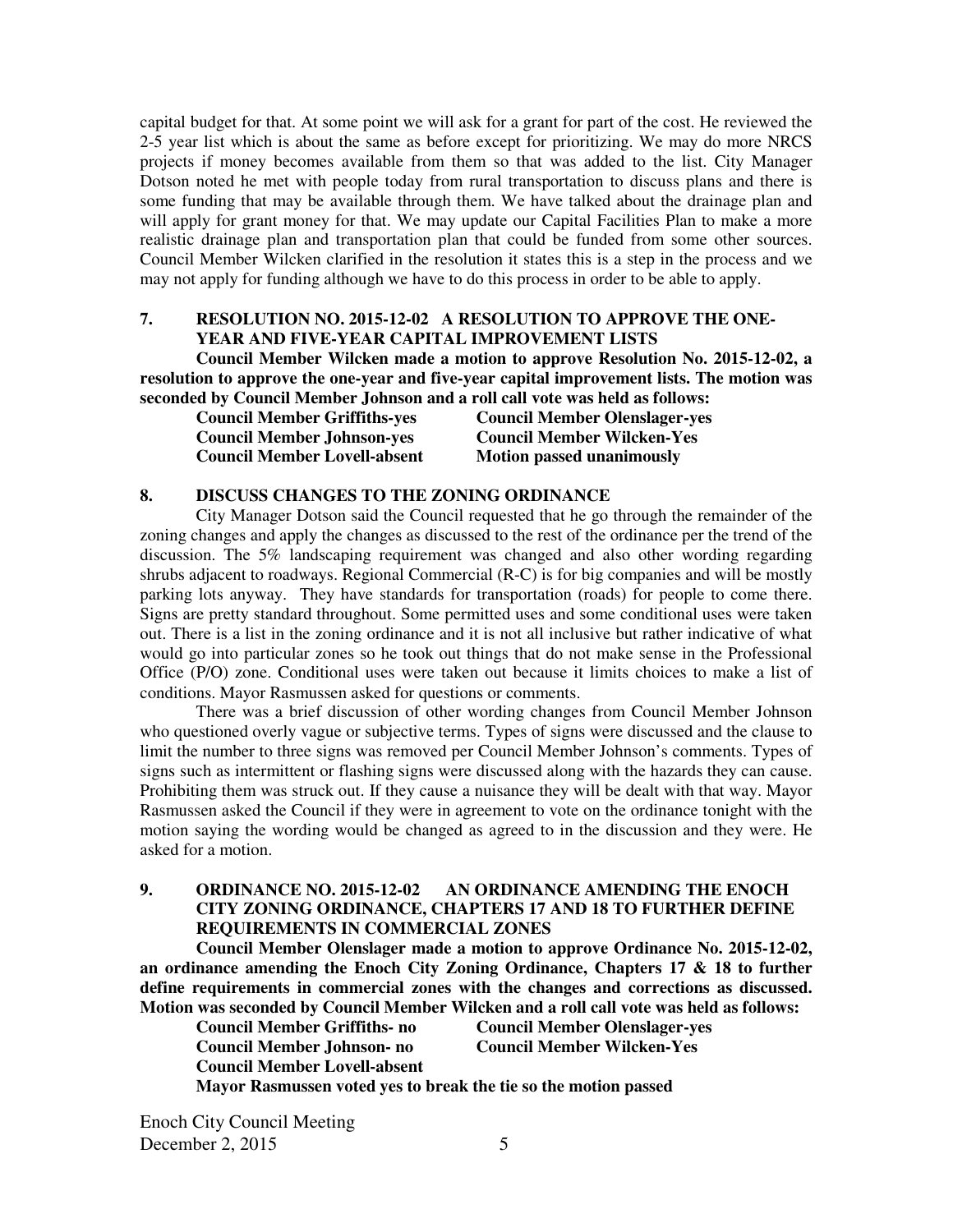## **10. DISCUSS AND SET PUBLIC HEARING FOR DECEMBER 16, 2015 FOR ABANDONMENT OF PORTIONS OF RAVINE ROAD**

City Manager Dotson referred to the map pointing out the three areas being considered for abandonment on the road. He described the three areas saying the detailed legal descriptions are referenced on the map. This was drawn from a map from 1952 and an overlay of the current Google map. City Manager Dotson pointed out more details of where the old road went noting each of the three areas in question. The road overlaps 20 feet of Brian Johnson's property and his garage is built where the old road was. Another area is in the Stake Center parking lot area and the third is an area of Ravine Road at the Scenic Drive intersection. Council Member Wilcken asked about the width of Ravine Road we are taking about abandoning. City Manager Dotson said the roadway itself has always been fifteen to twenty feet wide. We are considering abandoning only sections of the road where things have been built on now. City Manager Dotson explained the process is to set a public hearing and then do the required noticing per State code. This includes mailing a written notice to each property owner on Ravine Road, posting signs about the public hearing on Ravine Road and publishing a newspaper notice.

Council Member Wilcken said he thinks we are premature in doing this just because mistakes were made. We have not talked about water lines and sewer lines in that road and what happens to that. How do we get to City property if those portions are abandoned and how do we go about opening the road to through traffic? From our viewpoint, City Manager Dotson said, this designates where Ravine Road is "not". Ravine Road is a road except for where there are buildings. This is a step in the necessary legal process. Everything else will come after that as the Council sets the policy and directs City staff to put down gravel or cut the curb and gutter to join the road so it goes through. Council Member Wilcken asked if this action weakens our position as a City? Dan said, if anything, beginning this process strengthens our argument. To leave it "as is" is a weakness right now. Council Member Johnson said we are abandoning parts of the road so we don't have to tear out existing buildings. City Manager Dotson said the law about roads says if it has been a road then it is a road until you officially abandon it. Same say if the road has been blocked for ten years then it is no longer a road. Our attorney says the opposite. It was noted there is no recording of a road on Fisler's property but the road has always gone through there and the law that says it is a road so it is not a matter that the City is "taking" it. It is a public road already. This strengthens the City to say this is a road except where there is construction of homes or the church. This will create a legal route.

Council Member Wilcken agreed he would be in favor of doing this but is not clear this strengthens us. It was noted the water and sewer lines are in the easement and we have access through the church property. There are no pipes on Brian Johnson's property. Council Member Wilcken asked how we will go about getting the road open. Dan said he sees the situation as an action to be consistent. By officially abandoning these portions of the road we take away the argument that this never existed as a through road as was presented in an earlier Council meeting. Council Member Wilcken said his reservation is still how we will go about opening the road. City Manager Dotson said the Council will open the budget and appropriate some money to make the road drivable. He added we do have impact fee money that has been earmarked to spend on Ravine Road and we will work out the details after the abandonment process is completed. Council Member Wilcken asked if we will be sued. City Manager Dotson said we cannot determine what others will choose to do. Tonight we are starting the process by setting a public hearing. The funds to put into Ravine Road have been on our report to the State for years. We have taken B & C road funds from the State for this road too, Council Member Wilcken noted. City Manager Dotson noted it has been rated as a dirt road so we get less for that. Now if it becomes an asphalt road it increases the funds we receive to maintain it.